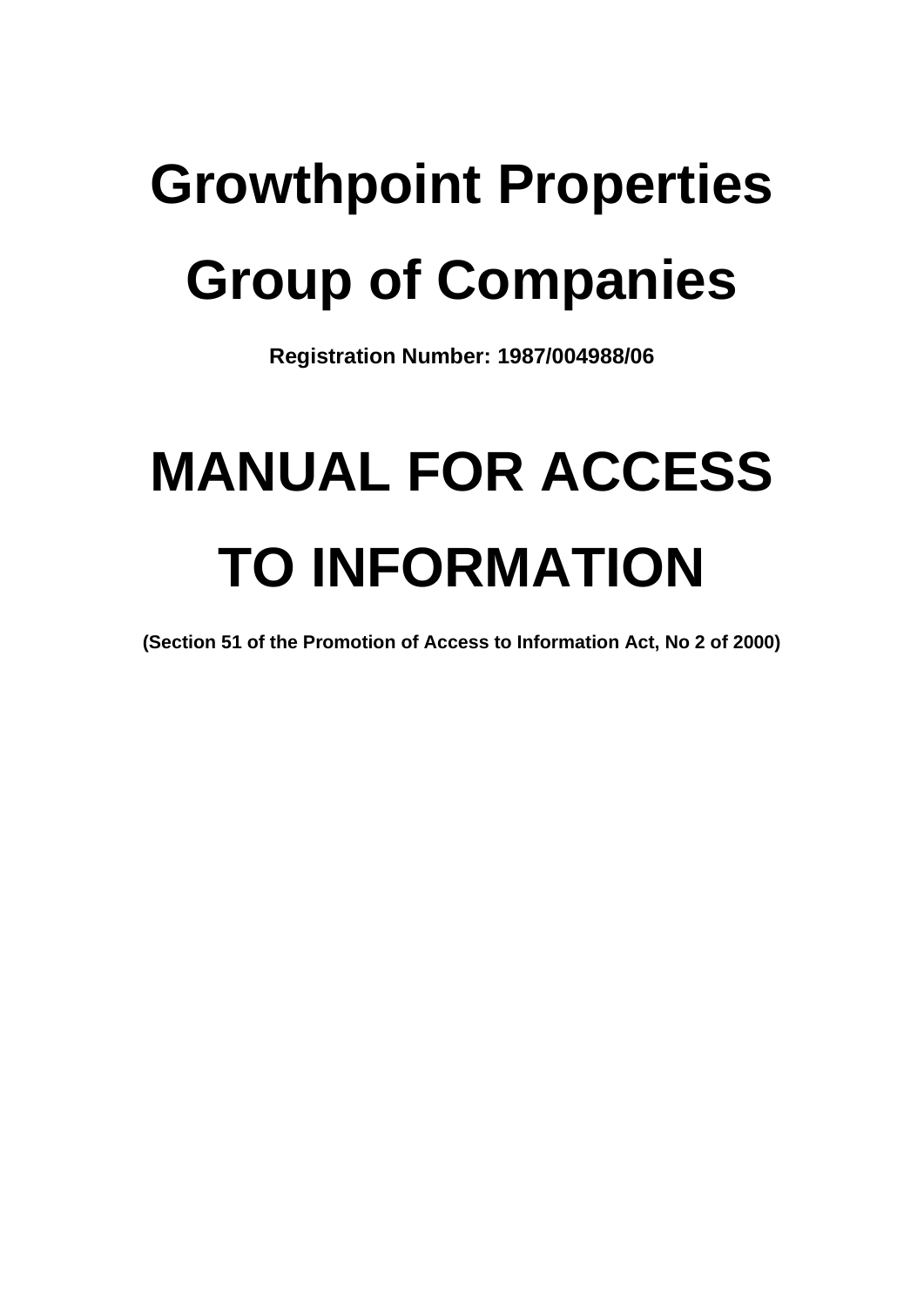# Content Table of Contents

| 1.             |      |                                                                        |  |
|----------------|------|------------------------------------------------------------------------|--|
| 2 <sub>1</sub> |      |                                                                        |  |
|                | 2.1  | WHOLLY OWNED SUBSIDIARIES OF GROWTHPOINT PROPERTIES LIMITED 3          |  |
|                | 2.2  | TRUSTS OPERATED BY GROWTHPOINT PROPERTIES LIMITED 4                    |  |
|                | 2.3  |                                                                        |  |
|                | 2.4  |                                                                        |  |
|                | 2.5  | INTERNATIONAL ASSOCIATES Error! Bookmark not defined.                  |  |
| 3.             |      |                                                                        |  |
| 4.             |      |                                                                        |  |
| 5.             |      |                                                                        |  |
| 6.             |      |                                                                        |  |
| 7 <sub>1</sub> |      | INFORMATION KEPT AS A MATTER OF GENERAL PRACTICE 6                     |  |
| 8.             |      | RECORDS HELD IN ACCORDANCE WITH OTHER LEGISLATION (Section 51(1)c)). 6 |  |
| 9.             |      | ACCESS TO THE RECORDS HELD BY GROWTHPOINT PROPERTIES LIMITED 8         |  |
| 10.            |      |                                                                        |  |
|                | 10.1 |                                                                        |  |
|                | 10.2 |                                                                        |  |
|                | 10.3 |                                                                        |  |
| 11.            |      |                                                                        |  |
|                |      |                                                                        |  |
|                |      |                                                                        |  |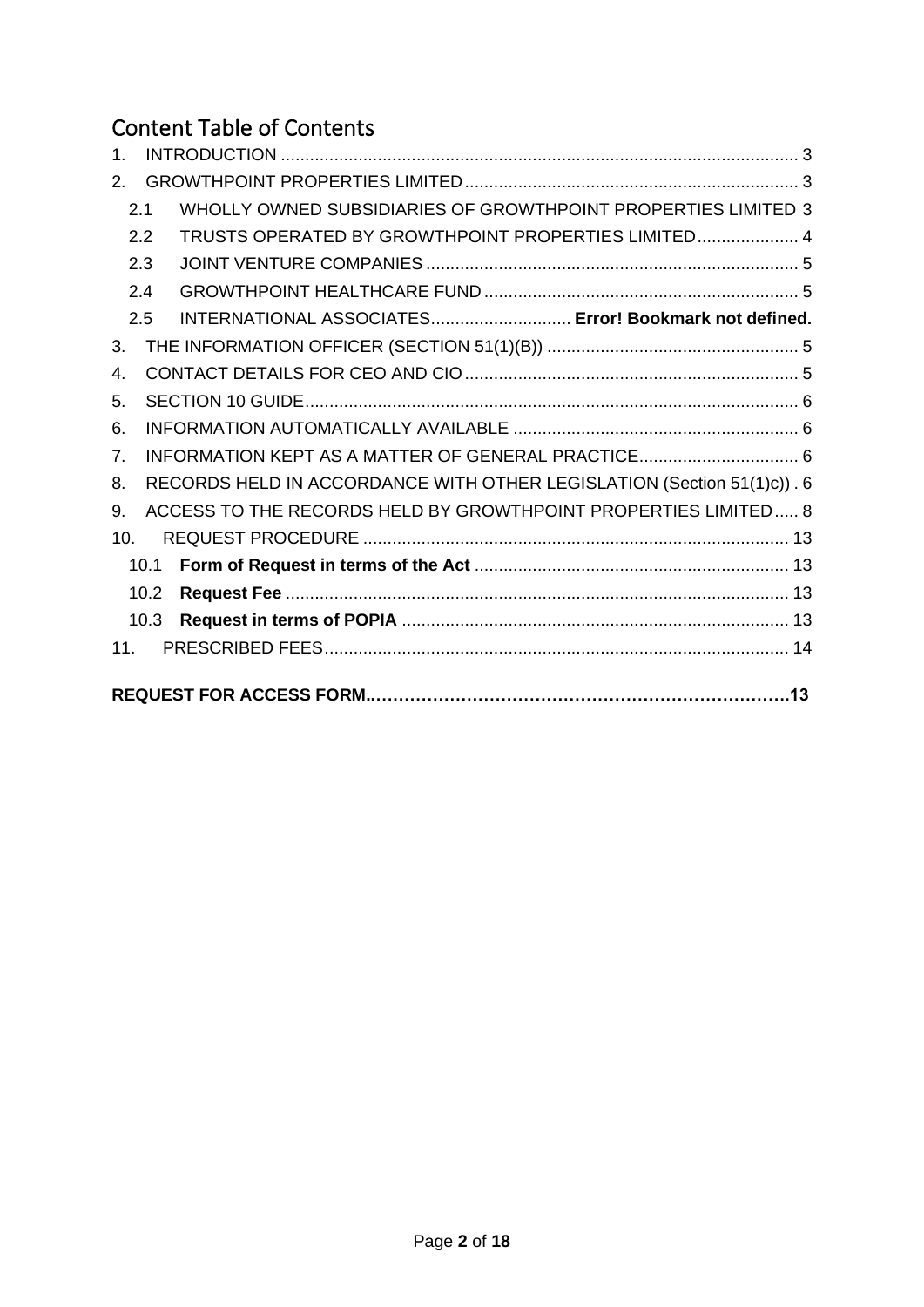## <span id="page-2-0"></span>**1. INTRODUCTION**

The Promotion of Access to Information Act, 2 of 2000 (hereinafter referred to as "the **Act**") was enacted on 3 February 2000, to give effect to the provisions of section 32 of the Constitution, which provides that any person has a right to gain access to information held by a public or private body, when that information is required for the exercise or protection of any rights. In terms of the **Act**, a private body includes any former or existing juristic person.

#### <span id="page-2-1"></span>**2. GROWTHPOINT PROPERTIES LIMITED**

Growthpoint Properties Limited is a diversified Real Estate Investment Trust company listed under the Financial Services: Real Estate Investment Trust ("REIT") sector on the JSE Limited.

#### **BOARD OF DIRECTORS**

| <b>JF Marais</b>    | Chairman                        |
|---------------------|---------------------------------|
| <b>FM Berkeley</b>  | Non-executive Director          |
| <b>NO Chauke</b>    | <b>HR Director</b>              |
| <b>EK de Klerk</b>  | CEO: South Africa               |
| R Gasant            | Non-executive Director          |
| <b>JC Hayward</b>   | Lead Independent Director       |
| <b>KP Lebina</b>    | <b>Non-executive Director</b>   |
| SP Mngconkola       | Non-executive Director          |
| <b>NBP Nkabinde</b> | <b>Non-executive Director</b>   |
| <b>LN Sasse</b>     | Group CEO                       |
| AH Sangqu           | <b>Non-executive Director</b>   |
| JA van Wyk          | Non-executive Director          |
| G Völkel            | <b>Group Financial Director</b> |
|                     |                                 |

#### <span id="page-2-2"></span>2.1 WHOLLY OWNED SUBSIDIARIES OF GROWTHPOINT PROPERTIES LIMITED

| <b>Ref</b> | <b>Company Name</b>                                  | <b>Registration</b> |
|------------|------------------------------------------------------|---------------------|
|            |                                                      | <b>Number</b>       |
| $(a)$ 1    | <b>Growthpoint Properties Limited</b>                | 1987/004988/06      |
| (a) 2      | 1 Roger Dyason (Pty) Ltd                             | 1989/002710/07      |
| (a)3       | Acucap Investments (Pty) Ltd                         | 2001/017530/07      |
| (a) 4      | Acucap Investments 4 (Pty) Ltd                       | 1996/017480/07      |
| (a) 5      | Acucap Management Services (Pty) Ltd                 | 1980/000527/07      |
| (a) 6      | <b>Acucap Properties Limited</b>                     | 2001/021725/06      |
| (a) 7      | Acucap Property Management (Pty) Ltd                 | 2001/012254/07      |
| (a) 8      | Advent Properties (Pty) Ltd                          | 1991/004879/07      |
| (a) 9      | <b>Atlas Properties Limited</b>                      | 1988/000742/06      |
| (a) 10     | Atlas Property Developments (Pty) Ltd                | 1986/004563/07      |
| $(a)$ 11   | Atlas Property Services (Pty) Ltd                    | 1997/011894/07      |
| (a) 12     | Basfour 2721 (Pty) Ltd                               | 2002/025858/07      |
| (a) 13     | Burg Brothers Properties (Pty) Ltd<br>1990/006787/07 |                     |
| (a) 14     | Carlyn's Trust (Pty) Ltd                             | 1960/000190/07      |
| (a) 15     | CentralPoint Property Owners Association NPC         | 2014/273319/08      |
| (a) 16     | Changing Tides 5 (Pty) Ltd                           | 2001/009248/07      |
| (a) 17     | Complex Investments (Pty) Ltd                        | 1989/002468/07      |
| (a) 18     | Down House Investments (Pty) Ltd                     | 2013/050810/07      |
| (a) 19     | Erf 4 of 8 Sandown (Pty) Ltd                         | 1996/005691/07      |
| (a) 20     | Erven 99 and 100 Parktown Township (Pty) Ltd         | 2005/040118/07      |
| (a) 21     | Fairy Glen Properties (Pty) Ltd                      | 1990/004352/07      |
| (a) 22     | Ferns Investments (Pty) Ltd                          | 1994/001722/07      |
| (a) 23     | Four Ways Crossing Retail Centre (Pty) Ltd           | 1998/000954/07      |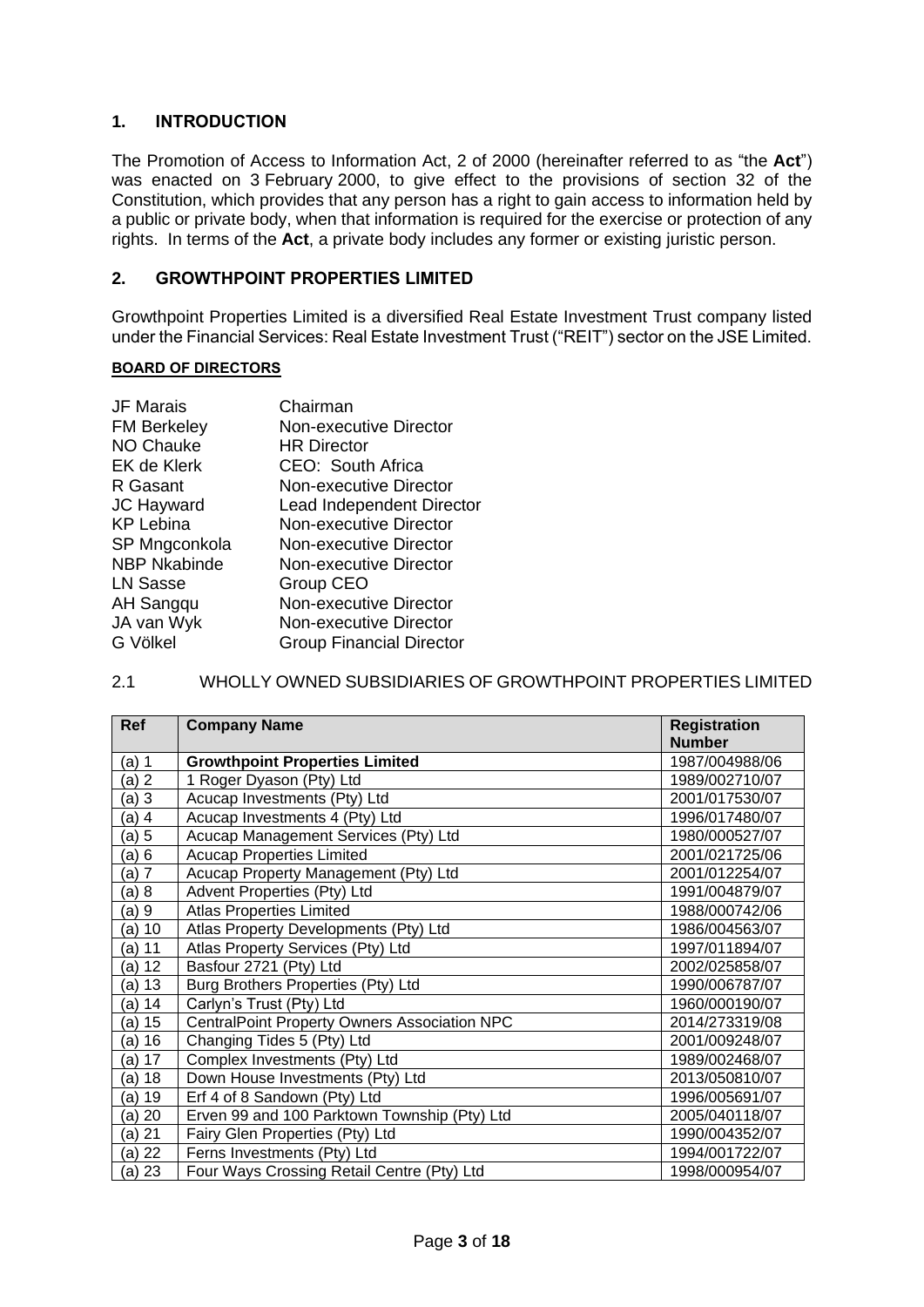| <b>Ref</b> | <b>Company Name</b>                                         | <b>Registration</b> |
|------------|-------------------------------------------------------------|---------------------|
|            |                                                             | <b>Number</b>       |
| (a) 24     | Growthpoint ABQ (Pty) Ltd                                   | 2000/010590/07      |
| $(a)$ 25   | Growthpoint Building Managers (Pty) Ltd                     | 1998/014895/07      |
| (a) 26     | Growthpoint Management Services (Pty) Ltd                   | 2004/015933/07      |
| $(a)$ 27   | Growthpoint Properties International (Pty) Ltd              | 2004/015978/07      |
| (a) 28     | G Properties One (Pty) Ltd                                  | 2018/456081/07      |
| (a) 29     | G Properties Two (Pty) Ltd                                  | 2018/456112/07      |
| (a) 30     | Growthpoint TPG (Pty) Ltd                                   | 1999/025600/07      |
| $(a)$ 31   | <b>GRT Bloekom Properties (Pty) Ltd</b>                     | 1992/004645/07      |
| (a) 32     | Highway Properties Houghton (Pty) Ltd                       | 1991/000933/07      |
| $(a)$ 33   | Inclub Properties (Pty) Ltd                                 | 1996/007915/07      |
| (a) 34     | Kilkishen Investments (Pty) Ltd                             | 1995/000130/07      |
| $(a)$ 35   | Majorshelf 184 (Pty) Ltd                                    | 2000/023282/07      |
| (a) 36     | <b>Metboard Properties Limited</b>                          | 1998/005425/06      |
| $(a)$ 37   | Okahao Properties (Pty) Ltd                                 | 2006/017004/07      |
| (a) 38     | Oxford 144 Property Investments (Pty) Ltd                   | 2011/008866/07      |
| (a) 39     | New Heights 344 (Pty) Ltd                                   | 2000/023109/07      |
| (a) 40     | Paramount Property Fund Limited                             | 1945/019928/06      |
| (a) 41     | Pin Mill (Pty) Ltd                                          | 1994/009349/07      |
| (a) 42     | Scopeful<br>I 157 (Pty) Ltd                                 | 2000/017240/07      |
| (a) 43     | Silverhorn Properties (Pty) Ltd                             | 2000/007952/07      |
| (a) 44     | Skillfull 82 (Pty) Ltd                                      | 2001/004336/07      |
| (a) 45     | Skillfull 115 (Pty) Ltd                                     | 2001/001475/07      |
| (a) 46     | Stand 1135 Houghton (Pty) Ltd                               | 1990/002318/07      |
| (a) 47     | Sycom Property Fund Managers Limited                        | 1986/002756/06      |
| (a) 48     | Tyger Hills Investments (Pty) Ltd                           | 2000/008914/07      |
| (a) 49     | Tyger Hills Office Park (Pty) Ltd                           | 2000/008476/07      |
| $(a)$ 50   | Witkoppen Corner (Pty) Ltd                                  | 2000/029055/07      |
| (a) 51     | Woodlands Office Park Property Management Company (Pty) Ltd | 2008/014244/07      |

# <span id="page-3-0"></span>2.2 TRUSTS OPERATED BY GROWTHPOINT PROPERTIES LIMITED

<span id="page-3-1"></span>

| <b>Ref</b> | <b>Trust</b>                                | <b>Trust Number</b> | <b>Trustee</b>           |
|------------|---------------------------------------------|---------------------|--------------------------|
| (b) 1      | The Acucap Share Purchase Trust             |                     | <b>Maitland Trustees</b> |
|            | adopted by Acucap Properties Limited        |                     | (Pty) Ltd                |
|            | 2001/021725/06                              |                     |                          |
| (b) 2      | <b>Growthpoint Properties Trust</b>         | IT 6147/01          | Ironwood Trustees        |
|            |                                             |                     | (Pty) Ltd                |
| $(b)$ 3    | <b>Growthpoint Securitisation Warehouse</b> | IT 5094/05          | <b>Maitland Trustees</b> |
|            | Trust                                       |                     | (Pty) Ltd                |
| $(b)$ 4    | <b>Growthpoint Staff Incentive Scheme</b>   | IT 12949/07         | Quadridge Trust          |
|            | Trust                                       |                     | Services (Pty) Ltd       |
| (b) 5      | Second Growthpoint Properties Trust         | IT 4631/2003        | <b>Ironwood Trustees</b> |
|            |                                             |                     | (Pty) Ltd                |
| (b) 6      | Truzen 75 Trust                             | IT701/2008/PMB      | EK de Klerk              |
|            |                                             |                     | <b>PL Kollenberg</b>     |
|            |                                             |                     | G Völkel                 |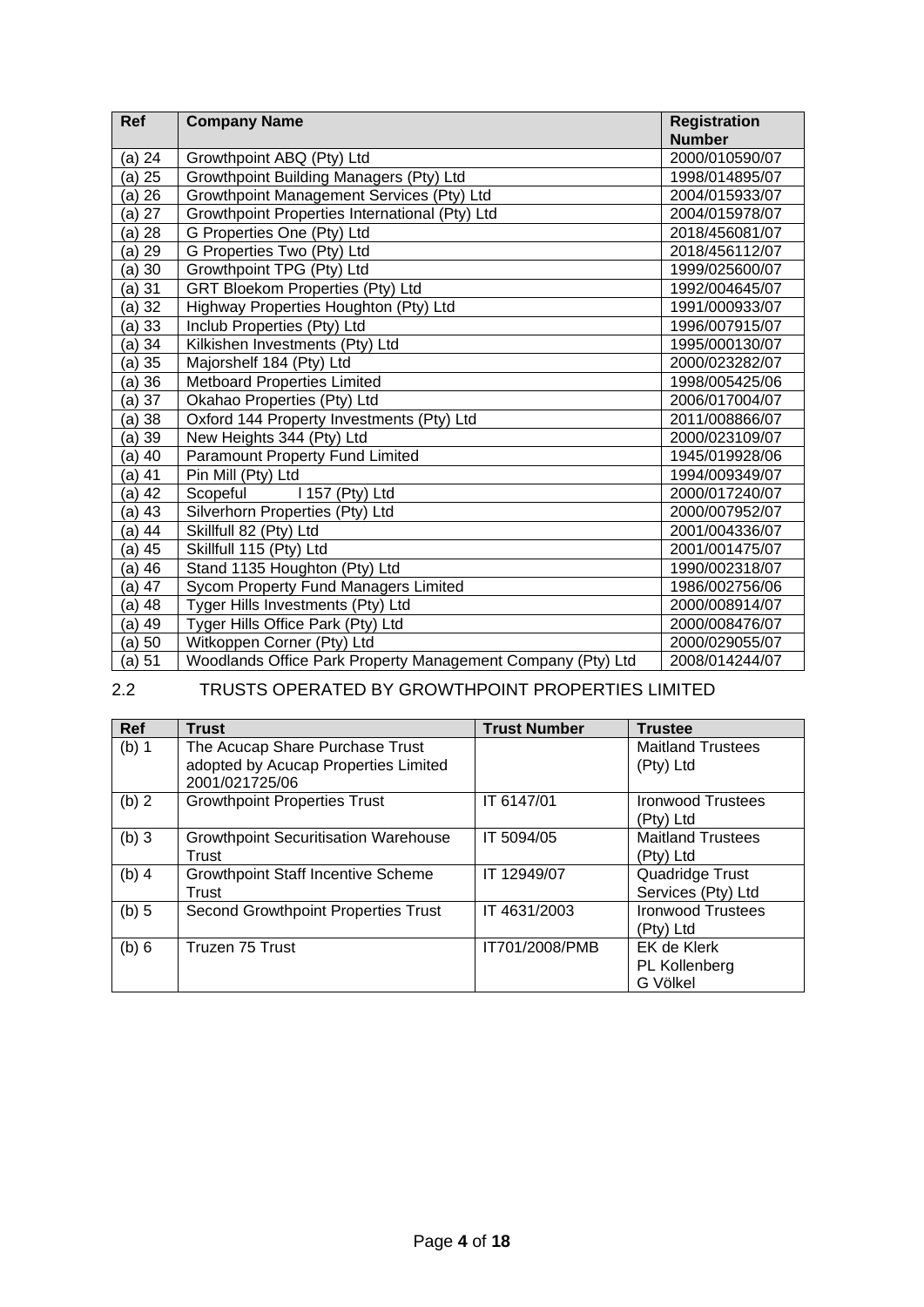#### 2.3 JOINT VENTURE COMPANIES

| <b>Ref</b> | <b>Company Name</b>                                         | Registration<br><b>Number</b> |
|------------|-------------------------------------------------------------|-------------------------------|
| $(c)$ 1    | FC Property Management Company (Pty) Ltd                    | 2008/014170/07                |
| $(c)$ 2    | Ferguson Place (RF) (Pty) Ltd                               | 2007/026862/07                |
| $(c)$ 3    | Growthpoint Telecommunication Infrastructure (RF) (Pty) Ltd | 2004/015984/07                |
| $(c)$ 4    | Remaining Extent of Erf 241 Sandown Share Block (Pty) Ltd   | 2005/040404/07                |
| $(c)$ 5    | V & A Waterfront Holdings (Pty) Ltd                         | 2006/024423/07                |

### <span id="page-4-0"></span>2.4 GROWTHPOINT HEALTHCARE FUND

| Ref     | <b>Company Name</b>                                          | Registration<br><b>Number</b> |
|---------|--------------------------------------------------------------|-------------------------------|
| (d)     | Growthpoint Healthcare Property Holdings (RF) Limited        | 2016/350751/06                |
| $(d)$ 2 | Growthpoint Healthcare Property Management Company (Pty) Ltd | 2016/350196/07                |

# <span id="page-4-1"></span>**3. THE INFORMATION OFFICER (SECTION 51(1)(B))**

The Head of a Private Body fulfils such a function in terms of Section 51. Growthpoint has elected to appoint a Information Officer to assess requests for access to information as well as oversee its required functions in terms of the Act.

The Information Officer appointed in terms of PAIA also refers to the Information Officer as referred to in the Protection of Personal Information Act 4 of 2013 ("POPIA"). The Information Officer oversees the functions and responsibilities as required in terms of both this Act in terms of Section 55 of POPIA after registering with the Information Regulator.

The Information Officer may appoint, where it is deemed necessary, Deputy Information Officers, as allowed in terms of section 17 of the Act as well as section 56 of POPIA. This is in order aid better accessibility for data subjects to request access of their records and to ensure fulfilment of Growthpoint's obligations and responsibilities as prescribed in terms of section 55 of POPIA. All requests for information in terms of PAIA and POPIA must be addressed to the Information Officer.

#### <span id="page-4-2"></span>**4. CONTACT DETAILS FOR CEO AND CIO**

| <b>EK de Klerk</b><br><b>CEO: South Africa</b> | A Davis<br><b>Information Officer</b> |
|------------------------------------------------|---------------------------------------|
| Telephone: +27 (11) 944 6284                   | Telephone: +27 (11) 944 6300          |
| Email: edeklerk@growthpoint.co.za              | Email: popia@growthpoint.co.za        |

#### **Growthpoint Properties Limited**

| The Place       | PO Box 78949 |
|-----------------|--------------|
| 1 Sandton Drive | Sandton      |
| Sandton         | Gauteng      |
| 2196            | 2146         |
|                 |              |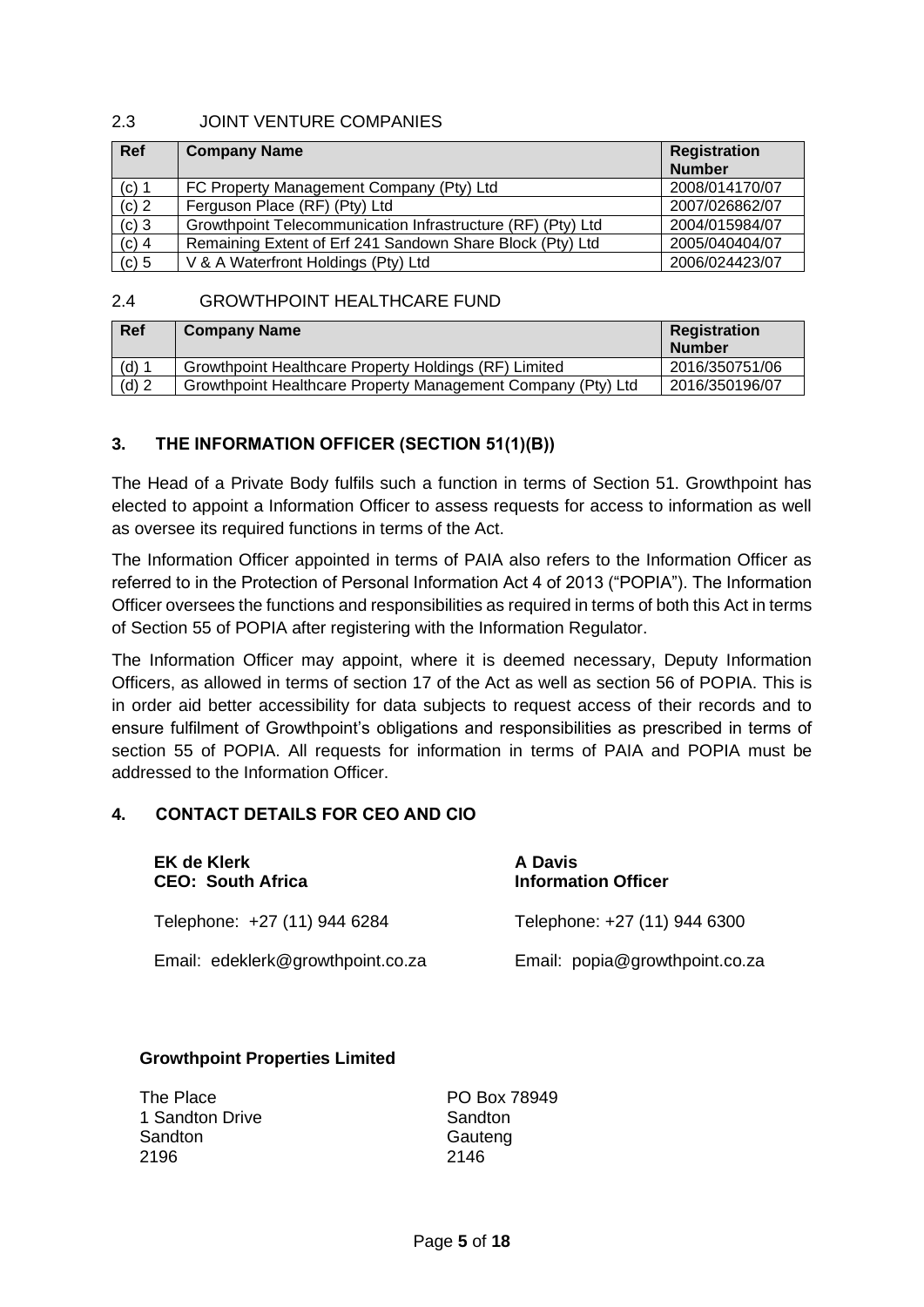# <span id="page-5-0"></span>**5. SECTION 10 GUIDE**

The Act requires the South African Human Rights Commission (SAHRC) to compile a guide to be available in each official language, to assist individuals in understanding how to exercise their rights contained in the Act.

Any queries regarding this guide can be addressed directly to the SAHRC at:

# **The South African Human Rights Commission**

Braampark Forum 3 33 Hoofd Street **Braamfontein** 

Tel: + 27 (011) 877 3600 Website [www.sahrc.org.za](http://www.sahrc.org.za/) Email [info@sahrc.org.za](mailto:info@sahrc.org.za)

### <span id="page-5-1"></span>**6. INFORMATION AUTOMATICALLY AVAILABLE**

Any records that are required to be made available in terms of the Companies Act No. 71 of 2008 and the listing requirements as laid down by the JSE, as amended from time to time, shall be made available for inspection by interested parties.

# <span id="page-5-2"></span>**7. INFORMATION KEPT AS A MATTER OF GENERAL PRACTICE**

- Accounting and Financial Records
- Customer Records and Credit Services
- Taxation Records
- **Environmental, Health and Safety Records**
- **Employment Records, Human Resources, Employment Equity and Black Economic** Empowerment
- Information Technology Records
- **·** Insurance Information
- Legal Records
- Marketing Information
- Operational Records
- Pension/Provident Fund Details
- Policy Documents
- Property Records and Title Deeds
- Staff Share Scheme Information
- Statutory Records and Information
- Supplier Records
- Trade Marks, Patents and Designs
- Correspondence and Memoranda
- <span id="page-5-3"></span>**8. RECORDS HELD IN ACCORDANCE WITH OTHER LEGISLATION (SECTION 51(1)C))**

| <b>Record Available</b>   | <b>Applicable Legislation</b>                                |
|---------------------------|--------------------------------------------------------------|
| <b>Accounting Records</b> | Revenue Laws Second Amendment Act 61 of 2008                 |
| <b>BBBEE Compliance</b>   | The Broad-based Black Economic Empowerment Act<br>53 of 2003 |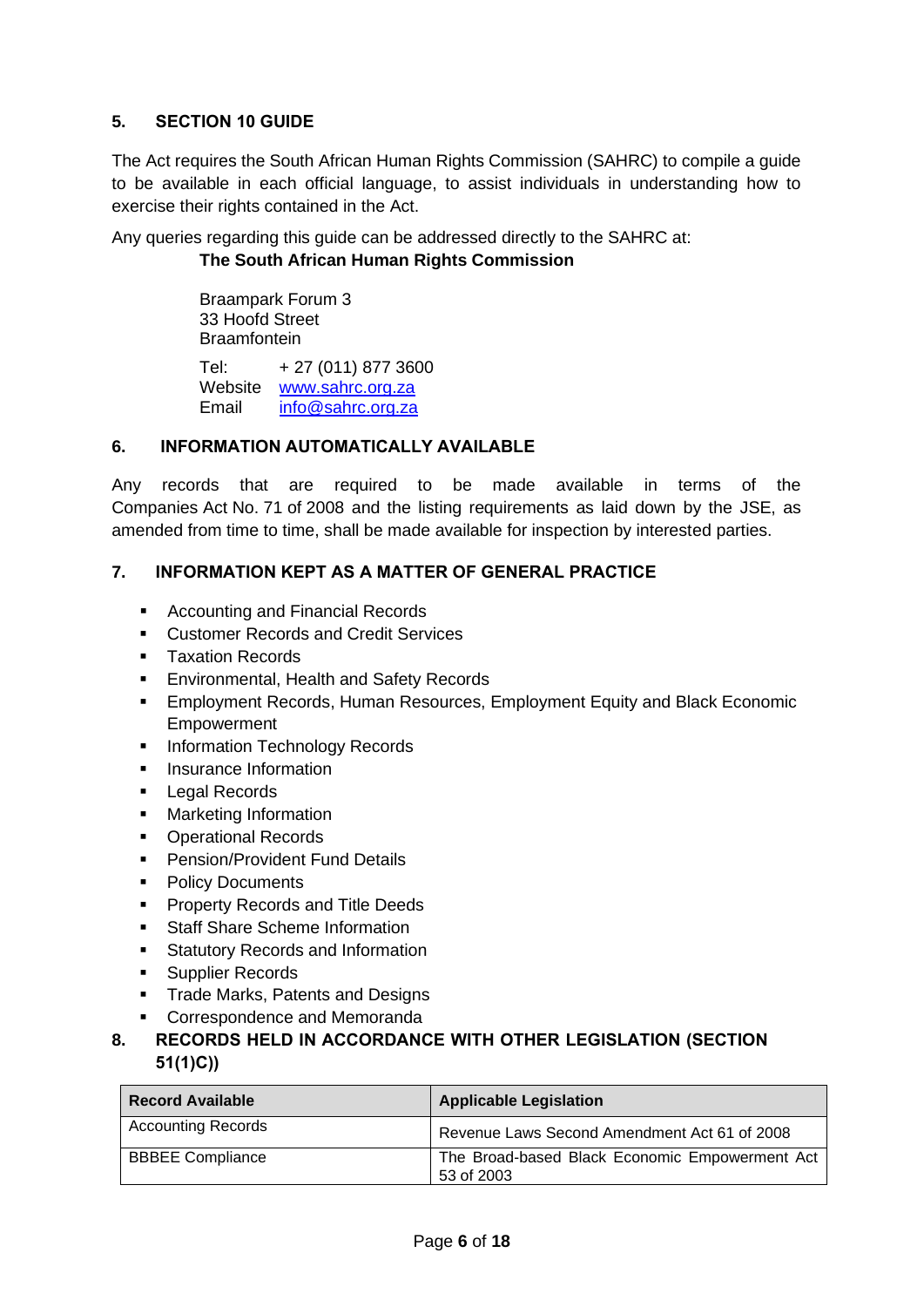| <b>Brand Protection</b>                                                     | Counterfeit Goods Act, 37 of 1997                                     |
|-----------------------------------------------------------------------------|-----------------------------------------------------------------------|
| <b>COIDA and OHSA Records</b>                                               | Occupational Health and Safety Act 85 of 1993                         |
| registration<br>documents,<br>Company<br>certificates, minutes, resolutions | Companies Act 71 of 2008                                              |
| Compensation payments, assessments,<br>and a letter of good standing        | Compensation for Occupational Injuries and Disease<br>Act 130 of 1993 |
| Competition Commission Records and<br><b>Merger Notices</b>                 | Competition Act 89 of 1998                                            |
| <b>Consumer Records</b>                                                     | The Consumer Protection Act 1987                                      |
| Credit Agreements, credit checks                                            | National Credit Act 34 of 2005                                        |
| Employee Provident and Pension Fund<br>Records                              | Pension Funds Act 24 of 1956                                          |
| <b>Employee Records</b>                                                     | Basic Conditions of Employment Act 75 of 1997                         |
| <b>Employee Records and Skills Development</b><br>Levy Records              | Skills Development Act 97 of 1998                                     |
| <b>Employee Records and Submissions</b>                                     | Unemployment Insurance Act 63 of 2001                                 |
| <b>Employment Records</b>                                                   | Labour Relations Act 66 of 1995                                       |
| <b>FICA and Audit Records</b>                                               | Prevention of Organised Crime Act 121 of 1998                         |
| <b>FICA Records</b>                                                         | Financial Intelligence Centre Amendment Act 1 of 2017                 |
| Income Tax returns; Clearance certificate                                   | Income Tax Act 58 of 1962                                             |
| Lease Agreements                                                            | Leases of Land Act 18 of 1969                                         |
| Legal Records                                                               | Prescription Act 68 of 1969                                           |
| Literary, artistic works and Records                                        | Copyright Act 98 of 1978                                              |
| Logistics and insurance records                                             | National Road Traffic Act 93 of 1996                                  |
| <b>PAIA Manual</b>                                                          | Promotion of Access to Information Act 2 of 2000                      |
| <b>Patent Records</b>                                                       | South African Patent Act 57 of 1978                                   |
| POPIA Policy, PAIA Manual                                                   | Protection of Personal Information Act 4 of 2013                      |
| <b>Property Deeds</b>                                                       | Alienation of Land Act 68 of 1981                                     |
| <b>Property Records</b>                                                     | Transfer Duty Act 1949                                                |
| <b>Quality Records</b>                                                      | National Environmental Management Act 107 of 1998                     |
| Recycling                                                                   | National Environmental Management: Waste Act, 59 of<br>2008           |
| Registered Intellectual Property Records                                    | Intellectual Property Laws Amendment Act 28 of 2013                   |
| <b>Tax Records and Filings</b>                                              | Taxation Laws Amendment Act 23 of 2020                                |
| <b>Trade Mark Application and Registrations</b>                             | Trade Marks Act 194 of 1993                                           |
| Website Terms of Use, Privacy Policy                                        | Electronic Communications and Transactions Act 25 of<br>2002          |
| Workplace Skills Plan and Annual Training<br>Report (ATR)                   | Employment Equity Act 55 of 1998                                      |
| VAT returns for past 5 (five) years;<br>Clearance certificate               | Value Added Tax Act 89 of 1991                                        |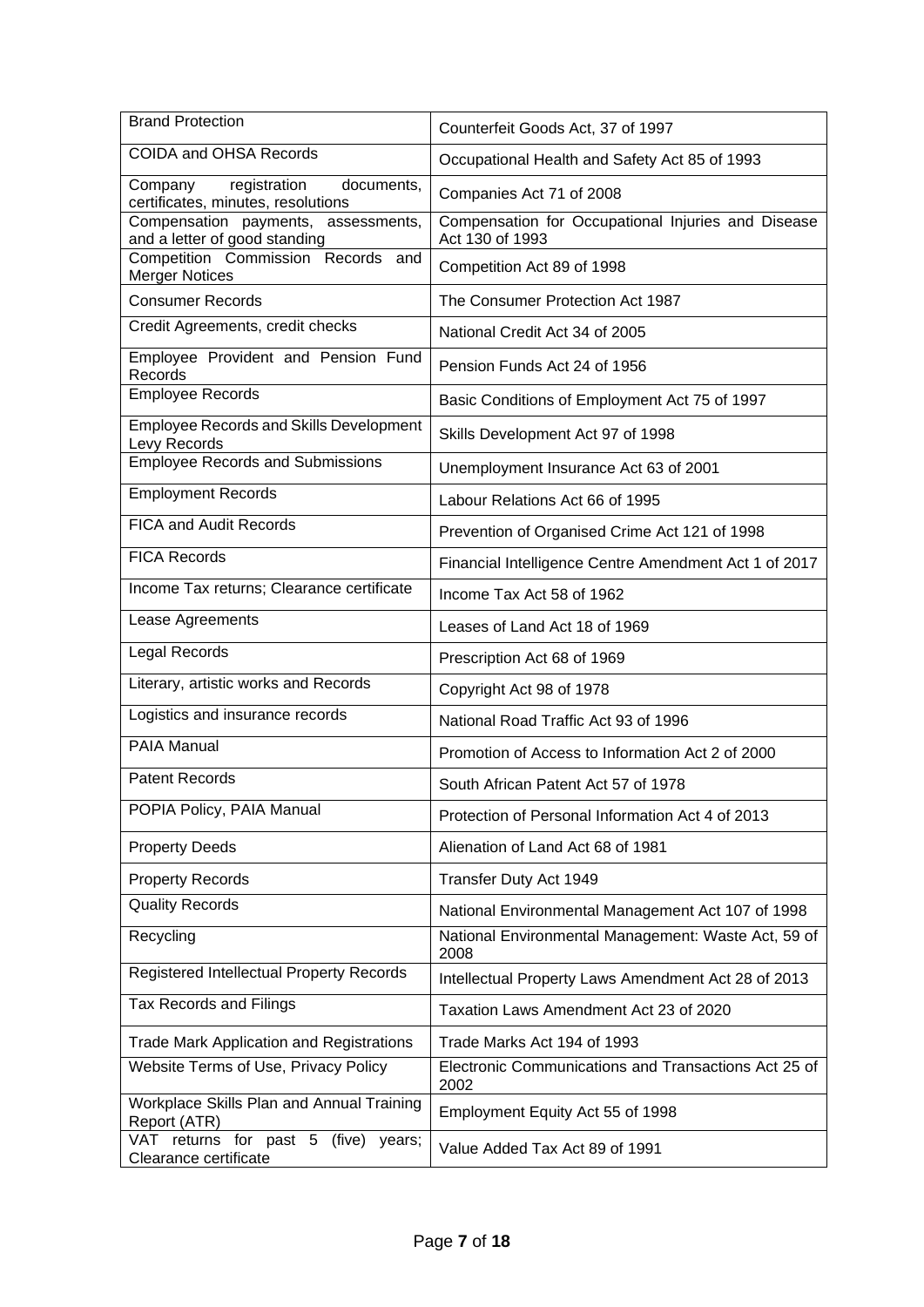# <span id="page-7-0"></span>**9. ACCESS TO THE RECORDS HELD BY GROWTHPOINT PROPERTIES LIMITED**

Upon written notice or use of the prescribed forms, an appointment within reasonable company hours can be made by interested parties to view the records at: -

> Growthpoint Properties Limited The Place 1 Sandton Drive Sandton, Johannesburg Gauteng 2196

Records are subject to the below classifications and access requirements:

| <b>Classification</b><br>No. | <b>Access</b>                 | <b>Classification</b>                                                                                       |
|------------------------------|-------------------------------|-------------------------------------------------------------------------------------------------------------|
| 1                            | May be disclosed              | <b>Public Access Document</b>                                                                               |
| $\overline{2}$               | May<br>not<br>be<br>disclosed | Request after commencement of criminal or civil proceedings [s7]                                            |
| 3                            | May be disclosed              | Subject to copyright                                                                                        |
| 4                            | Limited<br>disclosure         | Personal information that belongs to the requester of that information<br>[s61]                             |
| 5                            | May<br>not<br>disclosed       | be Unreasonable disclosure of personal information of Natural person<br>$[$ s63(1)]                         |
| 6                            | May<br>not<br>be<br>disclosed | Likely to harm the commercial or financial interests of third party<br>$[$ s64(1)(a) and (b)]               |
| $\overline{7}$               | May<br>not<br>be<br>disclosed | Likely to harm the Company or third party in contract or other<br>negotiations $[$ s64(1)(c)]               |
| 8                            | May<br>not<br>be<br>disclosed | Would breach a duty of confidence owed to a third party in terms of<br>an Agreement [s65]                   |
| 9                            | May<br>not<br>be<br>disclosed | Likely to compromise the safety of individuals or protection of property<br>[s66]                           |
| 10                           | May<br>not<br>be<br>disclosed | Legally privileged documents [s67]                                                                          |
| 11                           | May<br>not<br>be<br>refused   | Environmental testing / investigation which reveals public safety /<br>environmental risks [s64(2); s68(2)] |
| 12                           | May<br>not<br>be<br>disclosed | Commercial information of Private Body [s68]                                                                |
| 13                           | May<br>not<br>be<br>disclosed | Likely to prejudice research and development information of the<br>Company or a third party [s69]           |
| 14                           | May<br>not<br>be<br>refused   | Disclosure in public interest [s70]                                                                         |

#### **10. RETENTION PERIODS**

The following retention period shall apply to the below Records and access are subject to the availability denoted: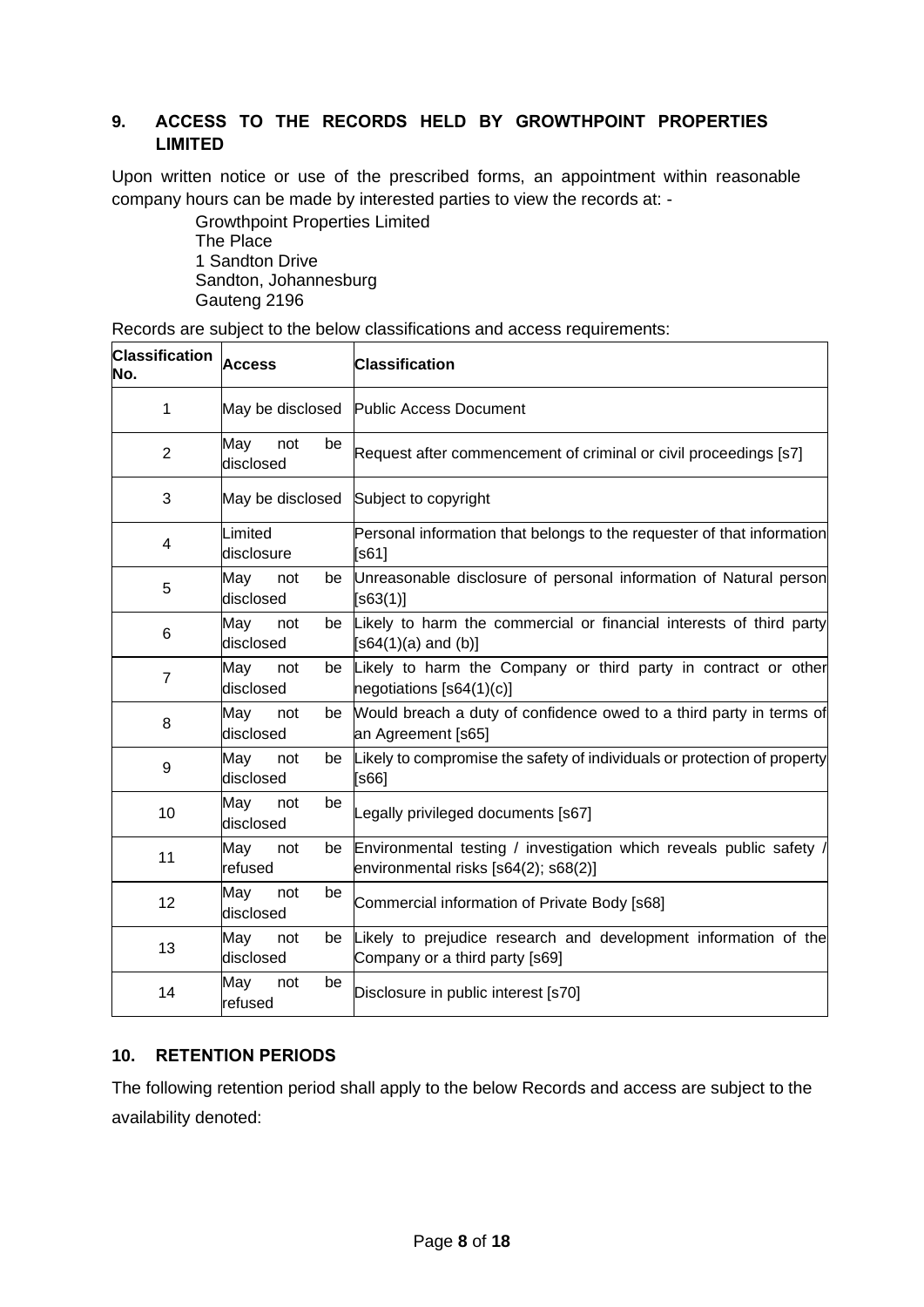| <b>CCTV Records</b>                                                   |                                                                        |                                   |
|-----------------------------------------------------------------------|------------------------------------------------------------------------|-----------------------------------|
| Category                                                              | <b>Availability</b>                                                    | <b>Retention</b><br><b>Period</b> |
| Images of customers and<br>accompanied minors, images<br>of employees | May not be disclosed - Commercial<br>information of Private Body [s68] | 1 Year                            |

| <b>Companies Act Records</b>                                                                                     |                                                                        |                                   |
|------------------------------------------------------------------------------------------------------------------|------------------------------------------------------------------------|-----------------------------------|
| Category                                                                                                         | <b>Availability</b>                                                    | <b>Retention</b><br><b>Period</b> |
| Documents of incorporation                                                                                       | May be disclosed - Public Access<br>Document Available from (CIPC)     | Indefinite                        |
| Memorandum and Articles of<br>Association                                                                        | May be disclosed - Public Access<br>Document Available from (CIPC)     | Indefinite                        |
| Minutes of Board of Directors<br>meetings                                                                        | May not be disclosed - Commercial<br>information of Private Body [s68] | 7 years                           |
| Records relating to the<br>appointment of directors/<br>auditor/ secretary/ public<br>officer and other officers | May be disclosed - Public Access<br>Document Available from (CIPC)     | 7 years                           |
| Share register and other<br>statutory registers                                                                  | May be disclosed - Public Access<br>Document Available from (CIPC)     | Indefinite                        |
| Annual returns (CIPC)                                                                                            | May not be disclosed - Commercial<br>information of Private Body [s68] | 7 years                           |

| <b>Financial and Customer Development (Sales) Records</b> |                                                                                                                                         |                                                                                          |
|-----------------------------------------------------------|-----------------------------------------------------------------------------------------------------------------------------------------|------------------------------------------------------------------------------------------|
| Category                                                  | <b>Availability</b>                                                                                                                     | <b>Retention</b><br><b>Period</b>                                                        |
| Annual financial statements                               | May not be disclosed - Commercial<br>information of Private Body [s68] unless<br>permitted in terms of the JSE Listings<br>Requirements | 7 years                                                                                  |
| Tax returns                                               | May not be disclosed - Commercial<br>information of Private Body [s68]                                                                  | 15 years                                                                                 |
| Accounting records                                        | May not be disclosed - Commercial<br>information of Private Body [s68]                                                                  | 7 years                                                                                  |
| Banking records                                           | May not be disclosed - Commercial<br>information of Private Body [s68]                                                                  | 7 years                                                                                  |
| <b>Bank statements</b>                                    | May not be disclosed - Commercial<br>information of Private Body [s68]                                                                  | 4 years                                                                                  |
| Paid cheques (no longer<br>relevant from 01 Jan 2021)     | May not be disclosed - Commercial<br>information of Private Body [s68]                                                                  | 4 years                                                                                  |
| Electronic banking records                                | May not be disclosed - Commercial<br>information of Private Body [s68]                                                                  | 4 years                                                                                  |
| Asset register                                            | May not be disclosed - Commercial<br>information of Private Body [s68]                                                                  | 7 years                                                                                  |
| Lease (tenant) agreements                                 | May not be disclosed - Commercial<br>information of Private Body [s68]                                                                  | 4 years<br>after expiry<br>of latest<br>lease/after<br>tenant<br>vacates,<br>provided no |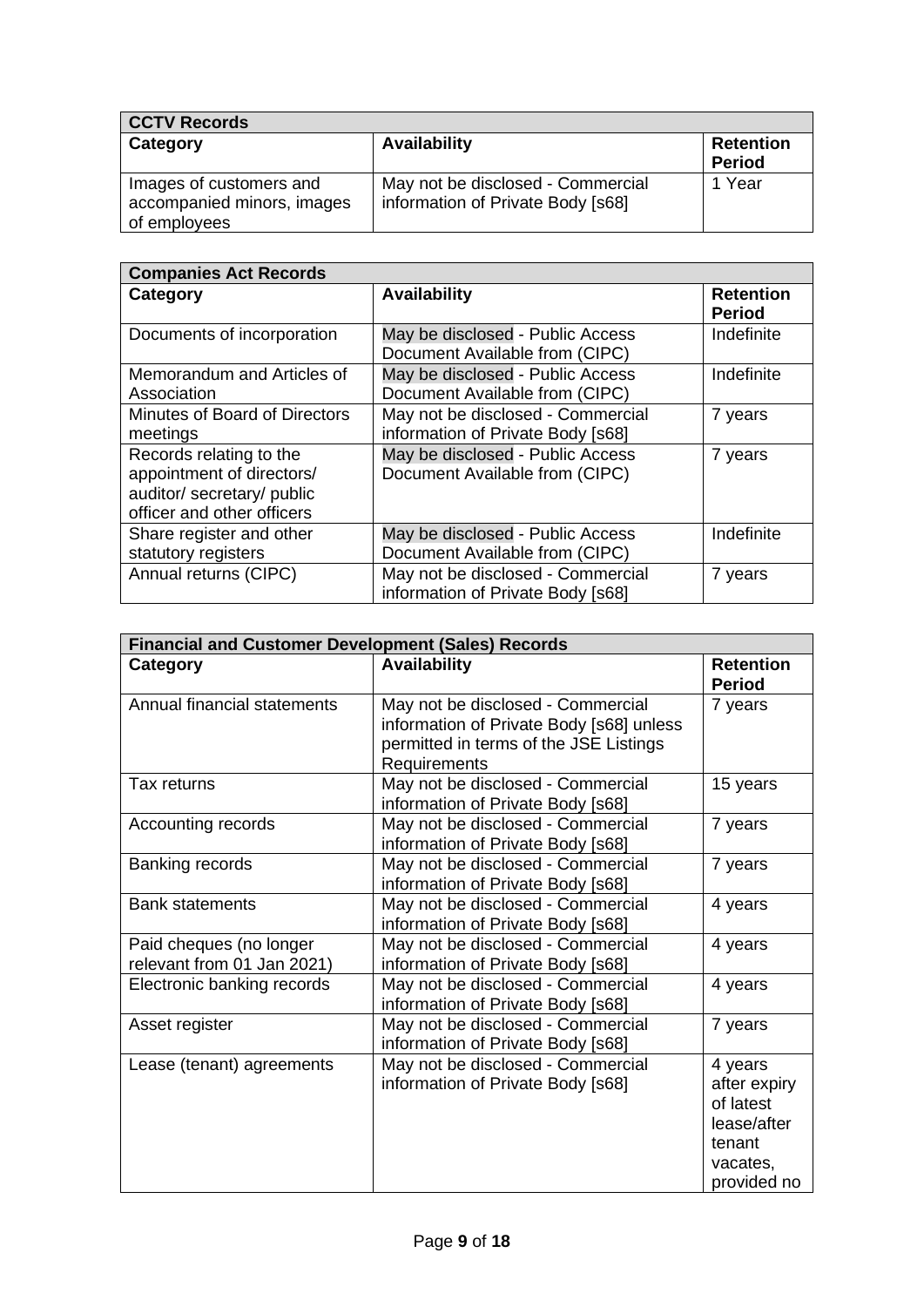| <b>Financial and Customer Development (Sales) Records</b>                           |                                                                        |                                                                  |
|-------------------------------------------------------------------------------------|------------------------------------------------------------------------|------------------------------------------------------------------|
| Category                                                                            | <b>Availability</b>                                                    | <b>Retention</b><br><b>Period</b>                                |
|                                                                                     |                                                                        | legal action<br>exists                                           |
| Rental (suppliers) agreements                                                       | May not be disclosed - Commercial<br>information of Private Body [s68] | 2 years<br>after expiry<br>provided no<br>legal action<br>exists |
| Invoices                                                                            | May not be disclosed - Commercial<br>information of Private Body [s68] | 4 years                                                          |
| Information generated by the<br>Group in relation to all service<br>providers       | May not be disclosed - Commercial<br>information of Private Body [s68] | 4 years                                                          |
| Information provided by other<br>third parties in relation to<br>services providers | May not be disclosed - Commercial<br>information of Private Body [s68] | 4 years                                                          |

| <b>Income Tax Records</b>        |                                         |                  |
|----------------------------------|-----------------------------------------|------------------|
| Category                         | <b>Availability</b>                     | <b>Retention</b> |
|                                  |                                         | <b>Period</b>    |
| <b>PAYE Records</b>              | May not be disclosed - Commercial       | 4 years          |
|                                  | information of Private Body [s68]       |                  |
| Documents issued to              | May not be disclosed - Commercial       | 4 years          |
| employees for income tax         | information of Private Body [s68]       |                  |
| purposes                         |                                         |                  |
| Records of payments made to      | May not be disclosed - Commercial       | 4 years          |
| SARS on behalf of employees      | information of Private Body [s68]       |                  |
| VAT                              | May be disclosed - Available from South | 4 years          |
|                                  | African Receiver of Revenue website     |                  |
|                                  | www.sars.gov.za                         |                  |
| <b>Skills Development Levies</b> | May not be disclosed - Commercial       | 4 years          |
|                                  | information of Private Body [s68]       |                  |
| UIF                              | May not be disclosed - Commercial       | 4 years          |
|                                  | information of Private Body [s68]       |                  |
| <b>Workmen's Compensation</b>    | May not be disclosed - Unreasonable     | 4 years          |
|                                  | disclosure of personal information of   |                  |
|                                  | Natural person [s63(1)]; Likely to      |                  |
|                                  | compromise the safety of individuals or |                  |
|                                  | protection of property [s66]            |                  |

| <b>Human Resources Documents and Records</b> |                                                                        |                                                     |
|----------------------------------------------|------------------------------------------------------------------------|-----------------------------------------------------|
| Category                                     | <b>Availability</b>                                                    | <b>Retention</b><br><b>Period</b>                   |
| <b>Employment contracts</b>                  | May not be disclosed - Commercial<br>information of Private Body [s68] | 3 years<br>after<br>termination<br>of<br>employment |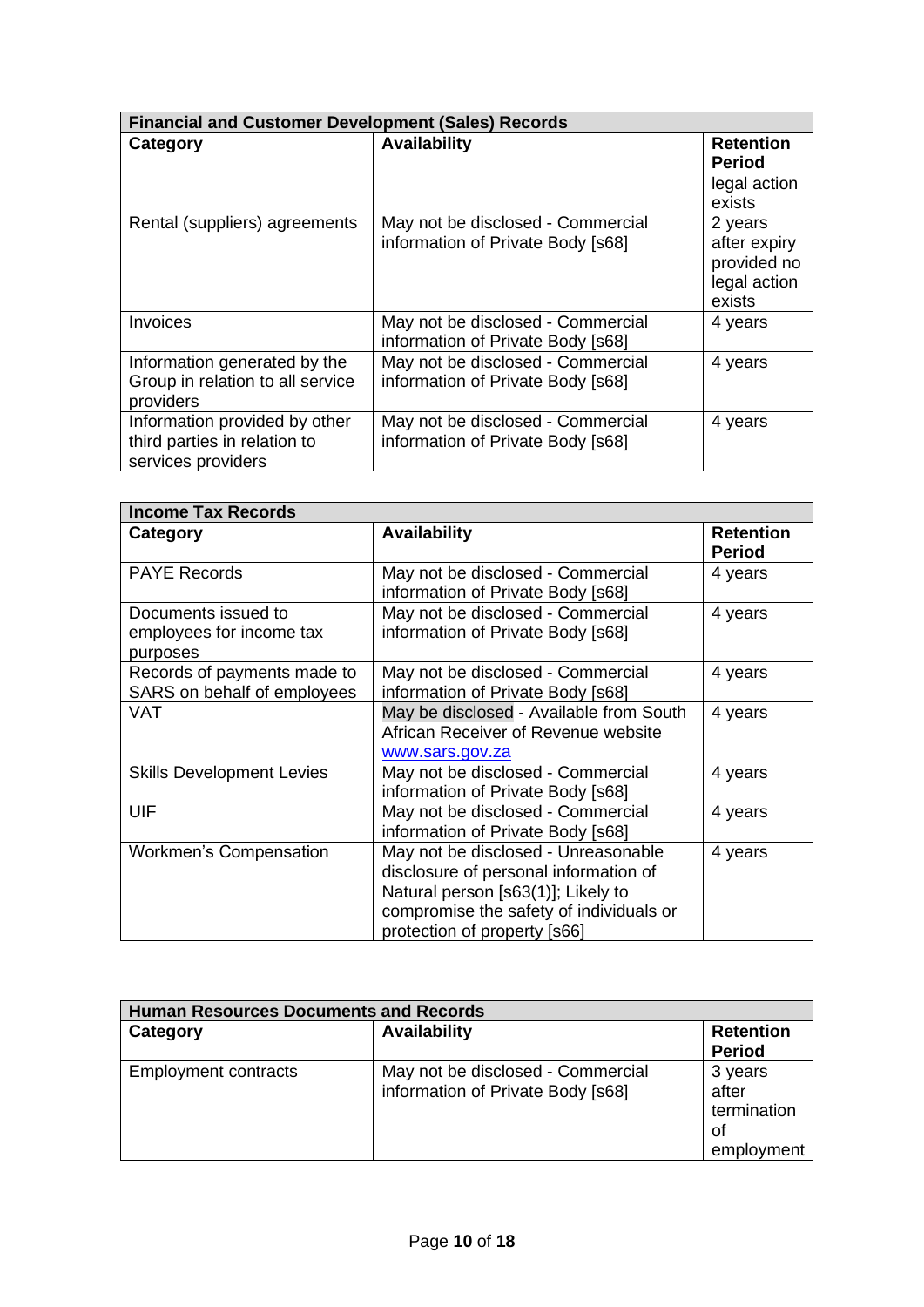| <b>Human Resources Documents and Records</b> |                                           |                                   |
|----------------------------------------------|-------------------------------------------|-----------------------------------|
| Category                                     | <b>Availability</b>                       | <b>Retention</b><br><b>Period</b> |
| Employment equity plan (if                   | May not be disclosed - Commercial         | 3 years                           |
| applicable)                                  | information of Private Body [s68]         |                                   |
| Medical aid records                          | May not be disclosed - Personal           | 3 years                           |
|                                              | information that belongs to the requester |                                   |
|                                              | of that information [s61]; Unreasonable   |                                   |
|                                              | disclosure of personal information of     |                                   |
|                                              | Natural person [s63(1)]; Likely to        |                                   |
|                                              | compromise the safety of individuals or   |                                   |
|                                              | protection of property [s66]              |                                   |
| Pension and provident fund                   | May not be disclosed - Unreasonable       | 3 years                           |
| records                                      | disclosure of personal information of     |                                   |
|                                              | Natural person [s63(1)]; Likely to        |                                   |
|                                              | compromise the safety of individuals or   |                                   |
|                                              | protection of property [s66]              |                                   |
| Disciplinary records                         | May not be disclosed - Unreasonable       | 3 years                           |
|                                              | disclosure of personal information of     |                                   |
|                                              | Natural person [s63(1)]; Likely to        |                                   |
|                                              | compromise the safety of individuals or   |                                   |
|                                              | protection of property [s66]              |                                   |
| Salary records                               | May not be disclosed - Unreasonable       | 4 years                           |
|                                              | disclosure of personal information of     |                                   |
|                                              | Natural person [s63(1)]; Likely to        |                                   |
|                                              | compromise the safety of individuals or   |                                   |
|                                              | protection of property [s66]              |                                   |
| Disciplinary policy                          | May not be disclosed - Unreasonable       | 3 years                           |
|                                              | disclosure of personal information of     |                                   |
|                                              | Natural person [s63(1)]; Likely to        |                                   |
|                                              | compromise the safety of individuals or   |                                   |
|                                              | protection of property [s66]              |                                   |
| Leave records                                | May not be disclosed - Commercial         | 3 years                           |
|                                              | information of Private Body [s68]         |                                   |
| Training records                             | May not be disclosed - Unreasonable       | 3 years                           |
|                                              | disclosure of personal information of     |                                   |
|                                              | Natural person [s63(1)]; Likely to        |                                   |
|                                              | compromise the safety of individuals or   |                                   |
|                                              | protection of property [s66]              |                                   |
| Training manuals                             | May not be disclosed - Commercial         | 3 years                           |
|                                              | information of Private Body [s68]         |                                   |
| Internal evaluation information              | May not be disclosed - Commercial         | 3 years                           |
| (IOs, IDP, PEP etc)                          | information of Private Body [s68]         |                                   |
| Organisational charts                        | May not be disclosed - Commercial         | 3 years                           |
|                                              | information of Private Body [s68]         |                                   |

| <b>Information Technology Records</b> |                                                                        |                                   |
|---------------------------------------|------------------------------------------------------------------------|-----------------------------------|
| Category                              | <b>Availability</b>                                                    | <b>Retention</b><br><b>Period</b> |
| IP addresses                          | May not be disclosed - Commercial<br>information of Private Body [s68] | 1 vear                            |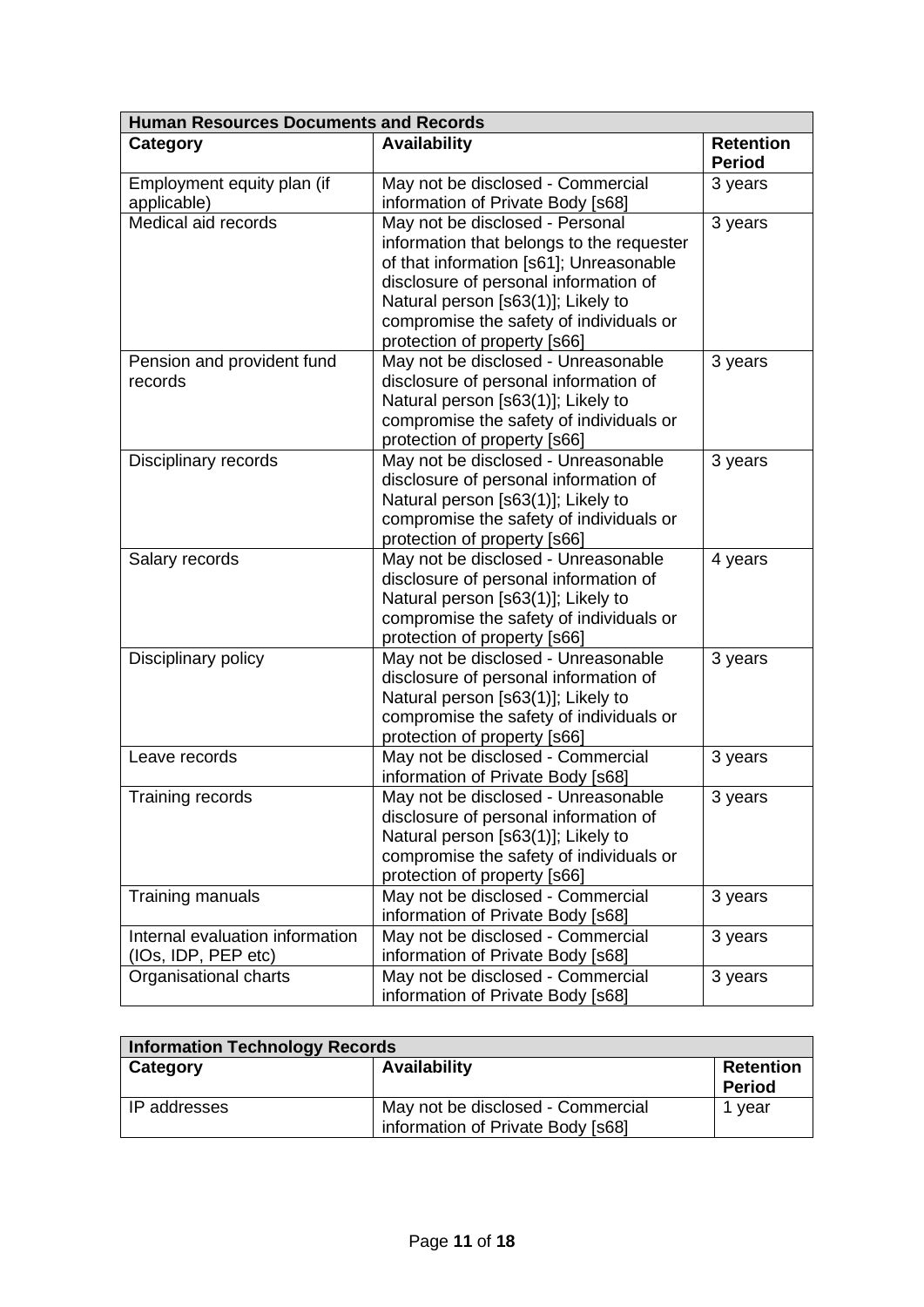| <b>Legal Records</b>                             |                                                                        |                                                                                          |
|--------------------------------------------------|------------------------------------------------------------------------|------------------------------------------------------------------------------------------|
| Category                                         | <b>Availability</b>                                                    | <b>Retention</b><br><b>Period</b>                                                        |
| Agreements with suppliers                        | May not be disclosed - Commercial<br>information of Private Body [s68] | 3 years                                                                                  |
| Agreements with customers<br>(non-lease related) | May not be disclosed - Commercial<br>information of Private Body [s68] | 4 years<br>after<br>expiration/<br>termination,<br>provided no<br>legal action<br>exists |
| Global brand protection app                      | May not be disclosed - Commercial<br>information of Private Body [s68] | 3 years                                                                                  |

| <b>Marketing and Consumer Affairs Records</b> |                                                                        |                                   |
|-----------------------------------------------|------------------------------------------------------------------------|-----------------------------------|
| Category                                      | <b>Availability</b>                                                    | <b>Retention</b><br><b>Period</b> |
| <b>Product brochures</b>                      | May be disclosed                                                       | 1 year                            |
| Property sales records                        | May not be disclosed - Commercial<br>information of Private Body [s68] | 5 years                           |
| <b>Marketing strategies</b>                   | May not be disclosed - Commercial<br>information of Private Body [s68] | 1 year                            |
| Customer database                             | May not be disclosed - Commercial<br>information of Private Body [s68] | 3 years                           |
| Information of social media<br>users          | May not be disclosed - Commercial<br>information of Private Body [s68] | 3 years                           |
| Advertising events                            | May not be disclosed - Commercial<br>information of Private Body [s68] | 1 year                            |
| Promotional competitions                      | May not be disclosed - Commercial<br>information of Private Body [s68] | 1 year                            |

| <b>Public Relations Records</b> |                                                        |                                   |
|---------------------------------|--------------------------------------------------------|-----------------------------------|
| Category                        | <b>Availability</b>                                    | <b>Retention</b><br><b>Period</b> |
| Public product information      | May be disclosed – Information in the<br>public domain | 3 years                           |
| Media releases                  | May be disclosed – Information in the<br>public domain | 3 years                           |

| <b>Regulatory</b>                 |                                   |                                   |
|-----------------------------------|-----------------------------------|-----------------------------------|
| Category                          | <b>Availability</b>               | <b>Retention</b><br><b>Period</b> |
| <b>Estate Agency Affair Board</b> | May not be disclosed - Commercial | 5 years                           |
|                                   | information of Private Body [s68] |                                   |

| <b>Vendor, Customer Services and Logistics Records</b> |                                   |                  |  |  |
|--------------------------------------------------------|-----------------------------------|------------------|--|--|
| Category                                               | <b>Availability</b>               | <b>Retention</b> |  |  |
|                                                        |                                   | <b>Period</b>    |  |  |
| Products and services supplier                         | May not be disclosed - Commercial | 3 years          |  |  |
| information                                            | information of Private Body [s68] |                  |  |  |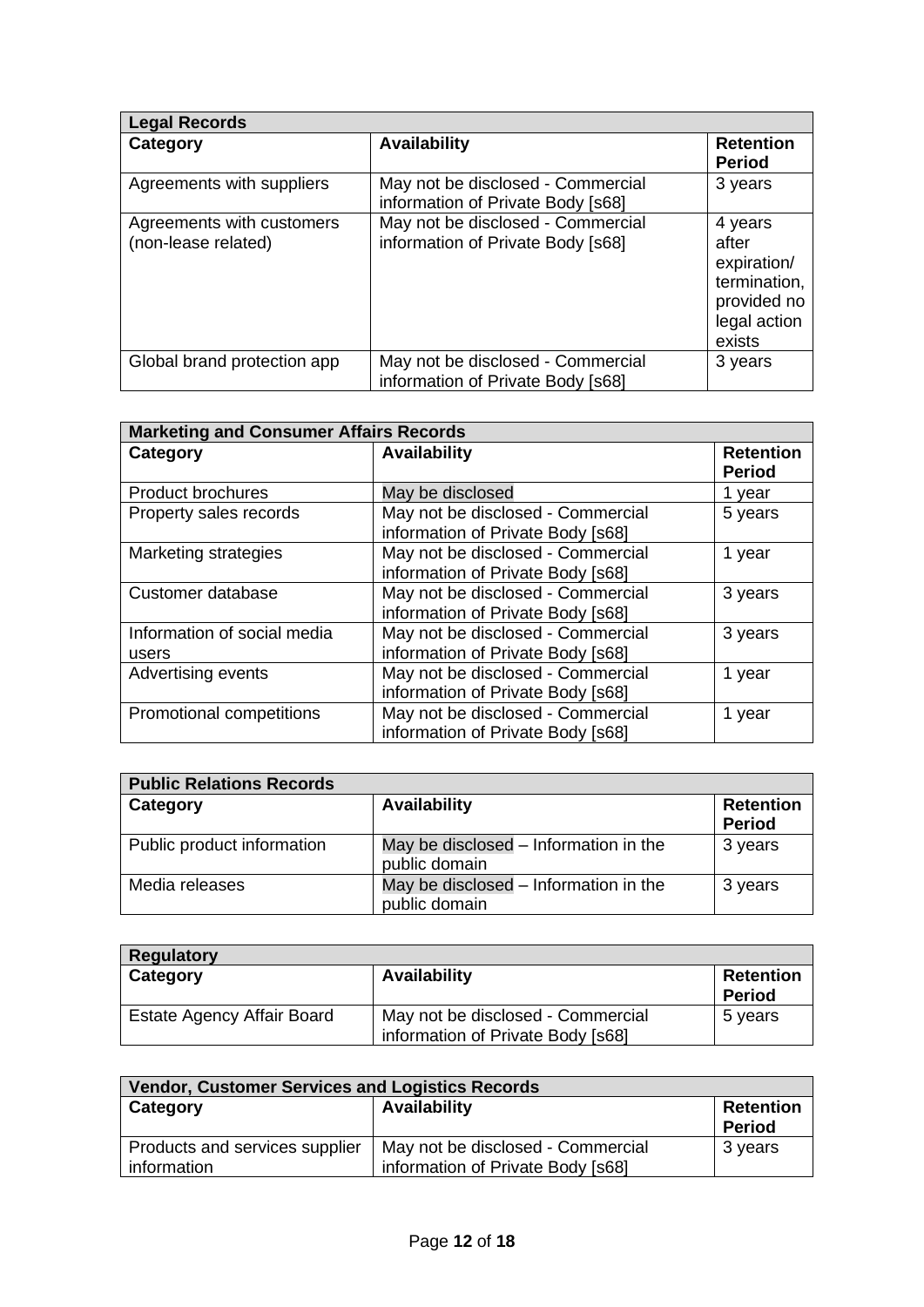| <b>Vendor, Customer Services and Logistics Records</b>     |                                                                        |                                   |  |
|------------------------------------------------------------|------------------------------------------------------------------------|-----------------------------------|--|
| Category                                                   | <b>Availability</b>                                                    | <b>Retention</b><br><b>Period</b> |  |
| Third party information acting<br>on behalf of the Company | May not be disclosed - Commercial<br>information of Private Body [s68] | 3 years                           |  |
| Third party service providers/<br>vendors                  | May not be disclosed - Commercial<br>information of Private Body [s68] | 3 years                           |  |

# <span id="page-12-0"></span>**11. REQUEST PROCEDURE**

### <span id="page-12-1"></span>**Form of Request in terms of the Act**

To request a document that does not fall within the ambit of the Act, the requester must direct the request to the Information Officer in writing, and request an appointment to view the documentation.

To request a document that does fall within the ambit of the Act, the requester must make use of the prescribed form. This must be directed to the CEO or the Information Officer of Growthpoint Properties Limited at the address, or email address of the party concerned.

The requester must provide sufficient detail on the request form to facilitate identifying the record requested. The requester should also indicate which form of access is required, and indicate if any other method is to be used to respond to the requester.

The requester must identify the right being exercised or protected, and provide an explanation of why the requested record is necessary to exercise or protect that right.

If a request is made on behalf of another person, a consent form/letter of authority must accompany the request.

# <span id="page-12-2"></span>**Request Fee**

A requester seeking access to a record containing personal information is not required to pay a fee. Any other requester, not requesting personal information, must pay the required fee.

The party concerned must notify the requester (if not seeking access to personal information) of the prescribed fee to be paid (if any) before processing the request.

The fee that the requester must pay to Growthpoint Properties Limited is R50 (fifty Rand). The requester may lodge an application to the court against the tender or payment of the requested fee.

After the party concerned has made a decision regarding the request, the requester must be notified in the required format.

If the request is granted, a further access fee must be paid for the search, reproduction, preparation and time in excess of the prescribed hours to search and prepare the record for disclosure.

# <span id="page-12-3"></span>**Request in terms of POPIA**

Where a data subject has requested access to personal information not falling within the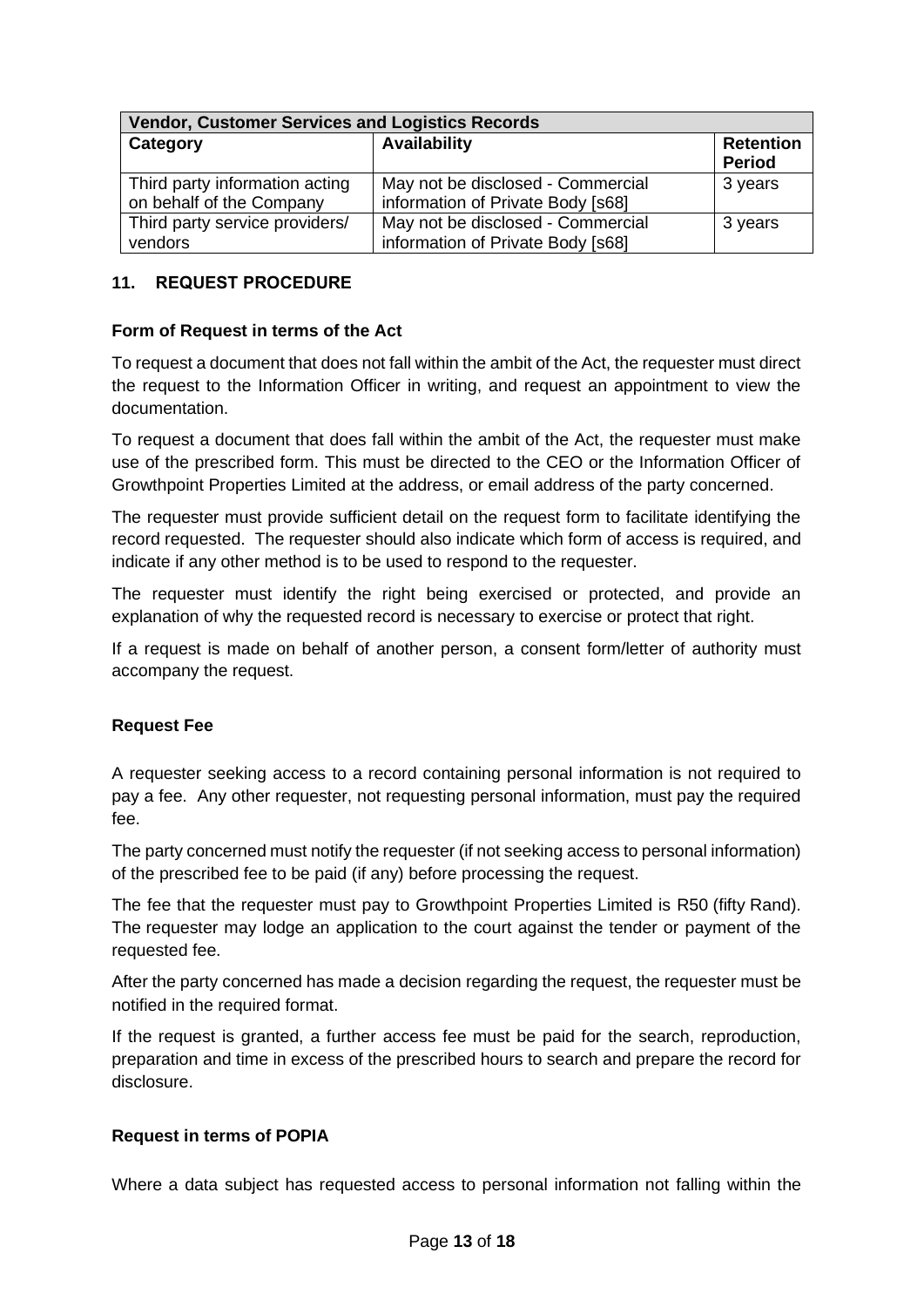above categories or where the data subject is requesting:

to update his/her/its personal information;

a list of the data subject's personal information Growthpoint has in its possession or control; or

the subscription or deletion of a data subject's personal information

Then the data subject, at no cost, must direct the request to the Information Officer of Growthpoint.

#### <span id="page-13-0"></span>**12. PRESCRIBED FEES**

The fee for a copy of the manual as contemplated in regulation 9(2)(c) to the Act is R1,10 for every photocopy of an A4-size page or part thereof.

The fee for reproduction referred to in regulation 11(1) to the Act are as follows:

| (a) |                                                                                                                           | For every photocopy of an A4-size page or part thereof                         |        |  |
|-----|---------------------------------------------------------------------------------------------------------------------------|--------------------------------------------------------------------------------|--------|--|
| (b) | For every printed copy of an A4-size page or part thereof held on a<br>computer or in electronic or machine-readable form |                                                                                |        |  |
| (c) |                                                                                                                           | For a copy in a computer-readable form on -                                    |        |  |
|     | (i)                                                                                                                       | stiffy disc                                                                    | R 7,50 |  |
|     | (ii)                                                                                                                      | compact disk                                                                   | R70,00 |  |
| (d) | (i)<br>thereof                                                                                                            | For a transcription of visual images, for an A4-size page or part              | R40,00 |  |
|     | (ii)                                                                                                                      | For a copy of visual images                                                    | R60,00 |  |
| (e) | (i)                                                                                                                       | For a transcription of an audio record, for an A4-size page or part<br>thereof | R20,00 |  |
|     | (ii)                                                                                                                      | For a copy of an audio record                                                  | R30,00 |  |

The request fee payable by a requester, other than a personal requester, referred to in regulation 11(2) to the Act is **R50,00**.

The access fees payable by a requester referred to in section 54(7) of the Act, unless exempted under regulation 11(3) to the Act, are as follows:

| (a) | For every photocopy of an A4-size page or part thereof                                                                     | R 1,10 |  |  |
|-----|----------------------------------------------------------------------------------------------------------------------------|--------|--|--|
| (b) | For every printed copy of an A4-size page or part thereof held on a<br>computer or in electronic or machine-readable form. |        |  |  |
| (c) | For a copy in a computer-readable form on $-$                                                                              |        |  |  |
|     | stiffy disc<br>(i)                                                                                                         | R 7,50 |  |  |
|     | compact disk<br>(ii)                                                                                                       | R70,00 |  |  |
| (d) | For a transcription of visual images, for an A4-size page or part<br>(i)<br>thereof                                        | R40.00 |  |  |
|     | For a copy of visual images<br>(ii)                                                                                        | R60.00 |  |  |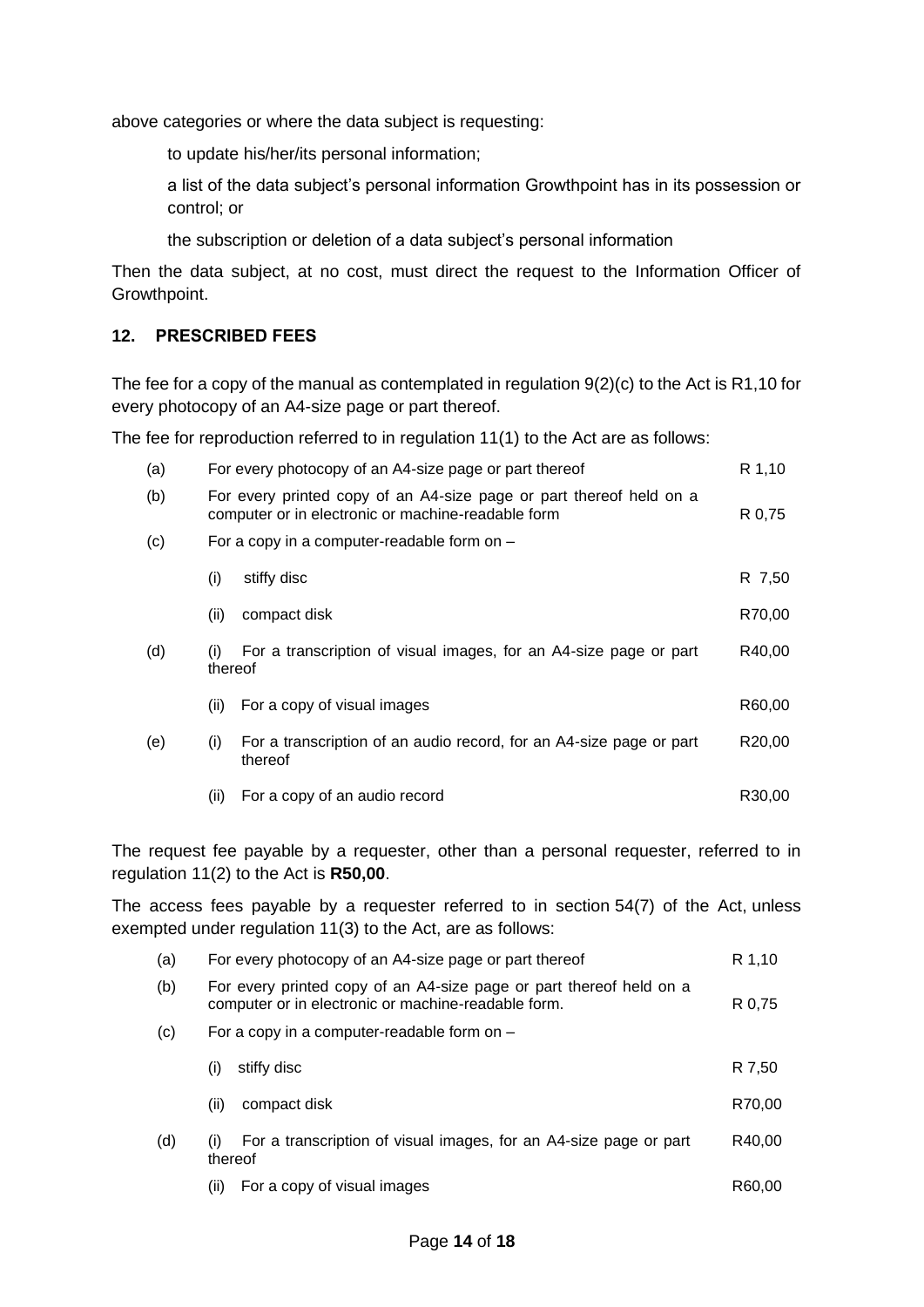| (e) | For a transcription of an audio record, for an A4-size page or part R20,00<br>thereof                             |                    |
|-----|-------------------------------------------------------------------------------------------------------------------|--------------------|
|     | For a copy of an audio record<br>(ii)                                                                             | R <sub>30.00</sub> |
| (f) | To search for the record for disclosure, for each hour or part of an hour<br>reasonably required for such search. | R <sub>30.00</sub> |

The actual postal fee is payable when a copy of a record must be posted to a requester. For the purposes of section 54(2) of the Act, the following applies:

- a) Six hours as the hours to be exceeded before a deposit is payable; and
- b) One third of the access fee is payable as a deposit by the requester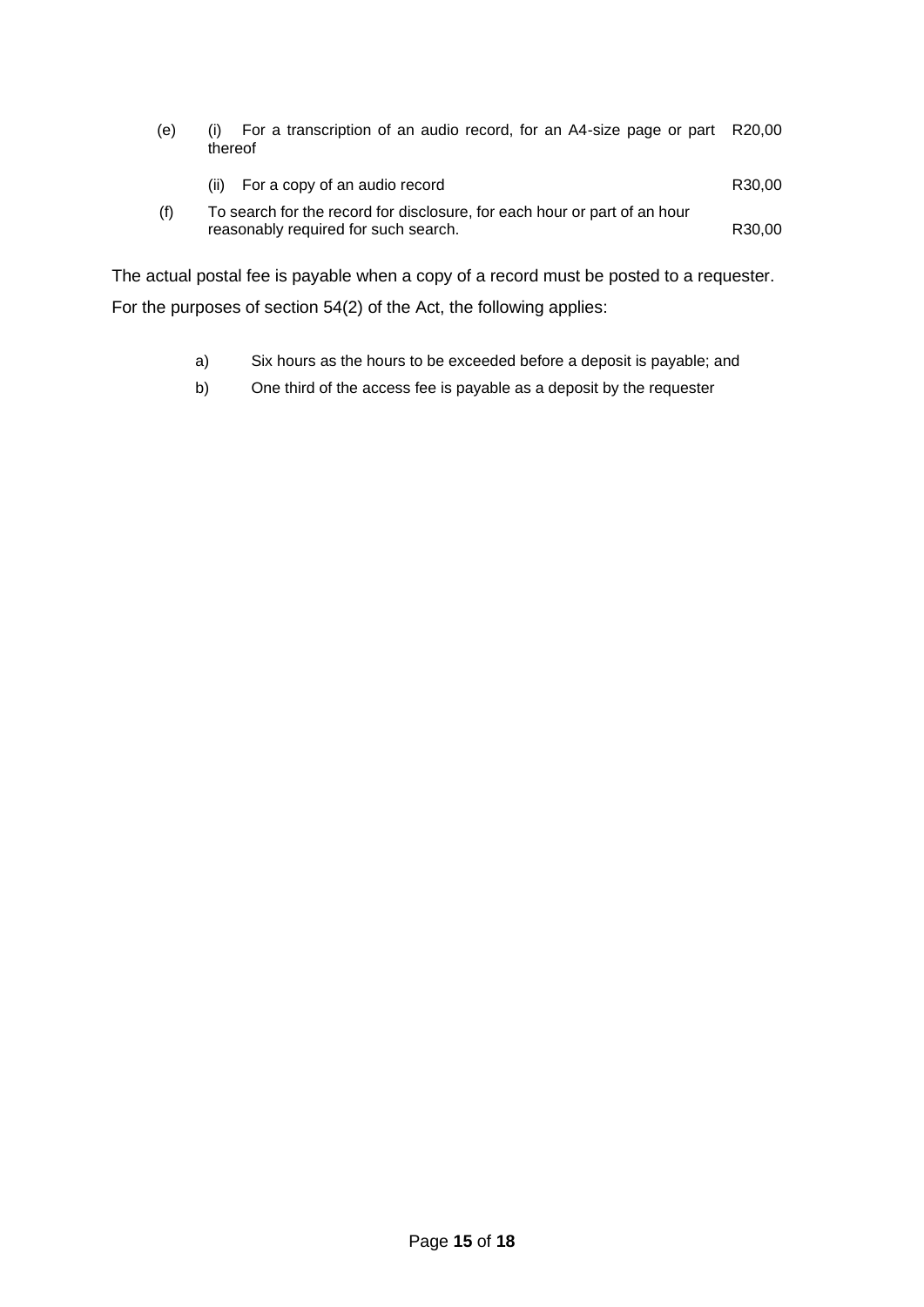# **REQUEST FOR ACCESS TO THE RECORD OF A**

# **PRIVATE BODY**

**Section 53(1) of the Promotion of Access to Information Act, 2000 (Act No. 2 of 2000)**

**[Regulation 10]**

#### **A Particulars of a private body**

The Head:

#### **B Particulars of person requesting access to the record**

a) The particulars of the person who requests access to the record must be given below.

- b) The address and/or fax number in the Republic to which the information is to be sent must be given.
- c) Proof of the capacity in which the request is made, if applicable, must be attached.

| Full names and surname:                                                   |             |
|---------------------------------------------------------------------------|-------------|
| Identity number:                                                          |             |
| Postal address:                                                           |             |
| Telephone number:                                                         | Fax Number: |
| E-mail address:                                                           |             |
| Canacity in which request is made, when made an behalf of another nerson: |             |

Capacity in which request is made, when made on behalf of another person:

#### **C Particulars of person on whose behalf request is made**

This section must be completed ONLY if a request for information is made on behalf of another person.

Full names and surname:

Identity number:

#### **D Particulars of record**

- a) Provide full particulars of the record to which access is requested, including the reference number if that is known to you, to enable the record to be located.
- b) If the provided space is inadequate, please continue on a separate folio and attach it to this form. **The requester must sign all the additional folios.**
- 1. Description of record or relevant part of the record:
- 2. Reference number, if available:
- 3. Any further particulars of record: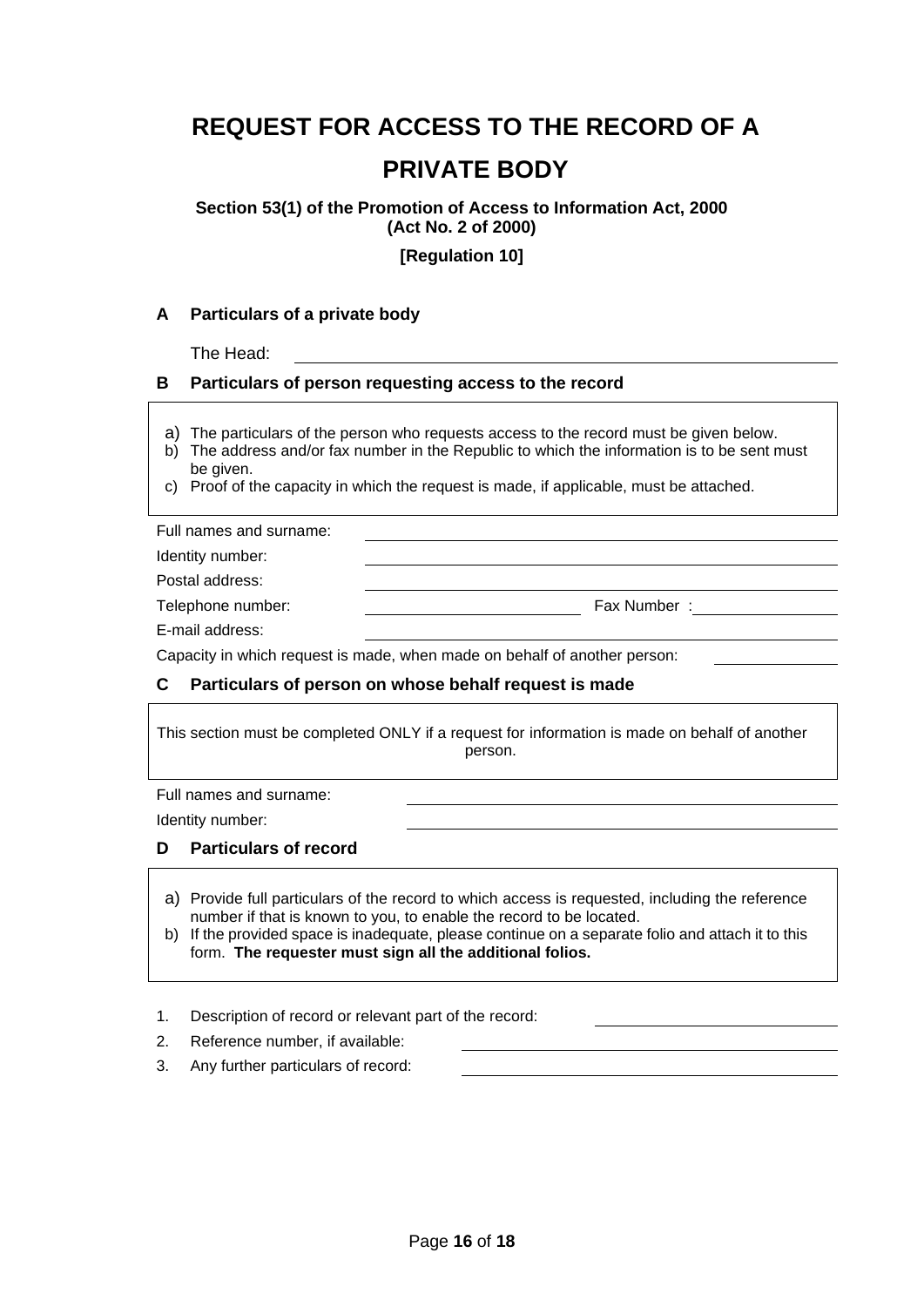- a) A request for access to a record, other than a record containing personal information about yourself, will be processed only after a request fee has been paid.
- b) You will be notified of the amount required to be paid as the request fee.
- c) The fee payable for access to a record depends on the form in which access is required and the reasonable time required to search for and prepare a record.
- d) If you qualify for exemption of the payment of any fee, please state the reason for exemption.

Reason for exemption from payment of fees:

#### **F Form of access to record**

If you are prevented by a disability to read, view or listen to the record in the form of access provided for in 1 to 4 hereunder, state your disability and indicate in which form the record is required.

Disability:

Form in which record is required:

Mark the appropriate box with an X

#### **Notes**

- a) Compliance with your request in the specified form may depend on the form in which the record is available.
- b) Access in the form requested may be refused in certain circumstances. In such a case you will be informed if access will be granted in another form.
- c) The fee payable for access to the record, if any, will be determined partly by the form in which access is requested.

#### 1. **If the record is in written or printed form**

#### 2. **If the record consists of visual images**

(this includes photographs, slides, video recordings, computer-generated images, sketches, etc.)

|  | View the images |
|--|-----------------|
|--|-----------------|

Copy of the images  $\vert$   $\vert$  Transcription of the

images\*

#### 3. **If record consists of recorded words or information which can be reproduced in sound**

Listen to the soundtrack (audio cassette)  $\begin{array}{|c|c|c|c|c|} \hline \end{array}$  Transcription of the

soundtrack\*

Inspection of record

#### 4. **If record is held on computer or in an electronic or machine-readable form**

| Printed copy of record* | Printed copy of<br>information derived | Copy in<br>computer |
|-------------------------|----------------------------------------|---------------------|
|                         | from the record*                       | readable form*      |
|                         |                                        | (compact disc)      |